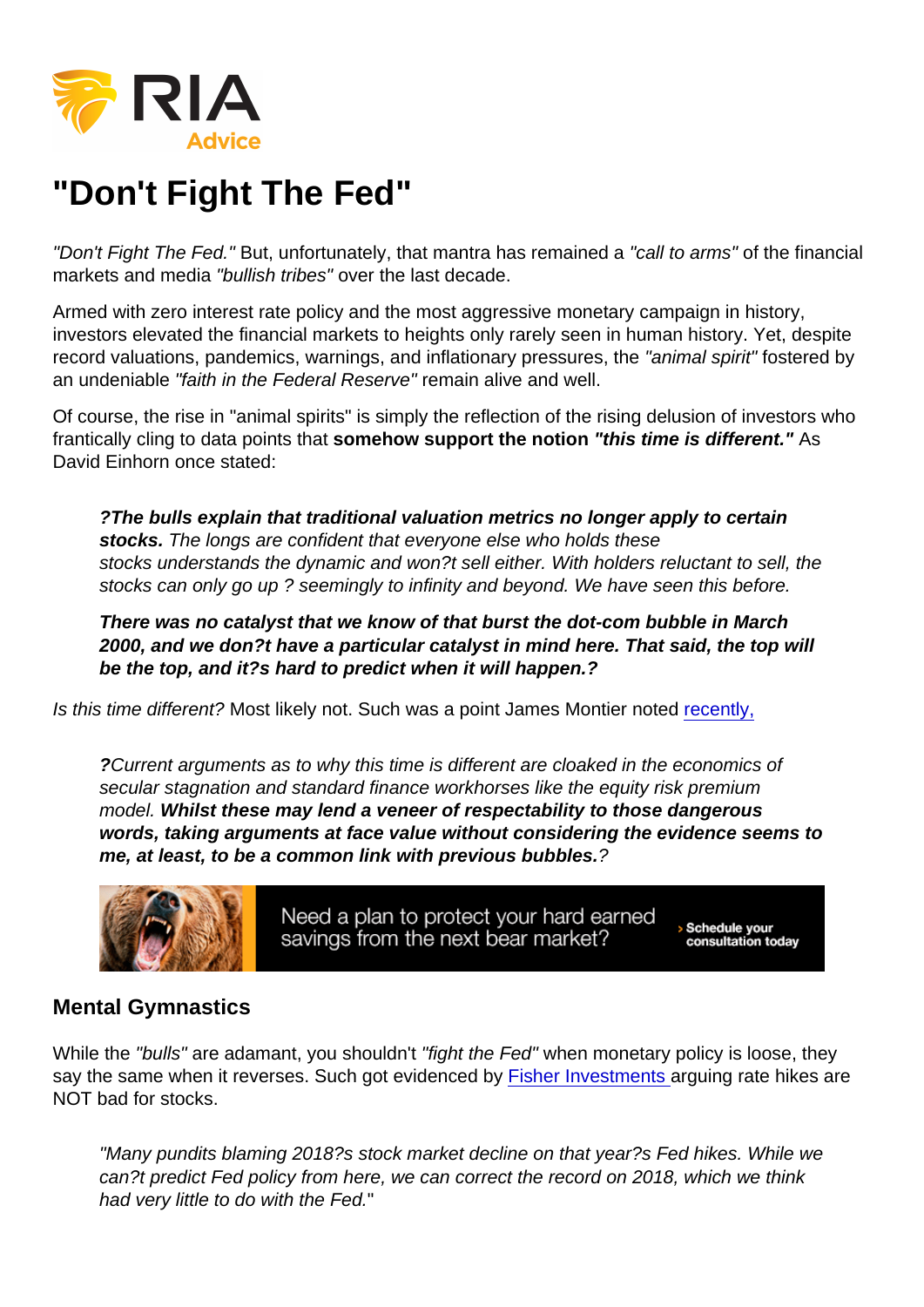Fisher does "mental gymnastics" to suggest the sell-off in 2018 was due to forces other than the Fed. However, what reversed the "bullish psychology" was evident.

"The really extremely accommodative low-interest rates that we needed when the economy was quite weak, we don?t need those anymore. They?re not appropriate anymore. Interest rates are still accommodative, but we?re gradually moving to a place where they will be neutral. We may go past neutral, but we?re a long way from neutral at this point, probably.? - Jerome Powell, Oct 3rd, 2018

That sharp sell-off in the chart above started following that statement from Jerome Powell. Why? Because even though the Fed had already started hiking rates previously, the comment suggested much tighter policy to come.

What reversed that "bear market psychology" just two months later? The Fed's reversal on their "neutral stance."

?Where we are right now is the lower end of neutral. There are implications for that. Monetary policymaking is a forward-looking exercise, and I?m just going to stick with that. There?s real uncertainty about the pace and the destination of further rate increases, and we?re going to be letting incoming data inform our thinking about the appropriate path." - Jerome Powell, Dec 18th, 2019

By the summer of 2019, the Fed's interest rates returned to ZERO.

Why did the market rally?

"Don't fight the Fed."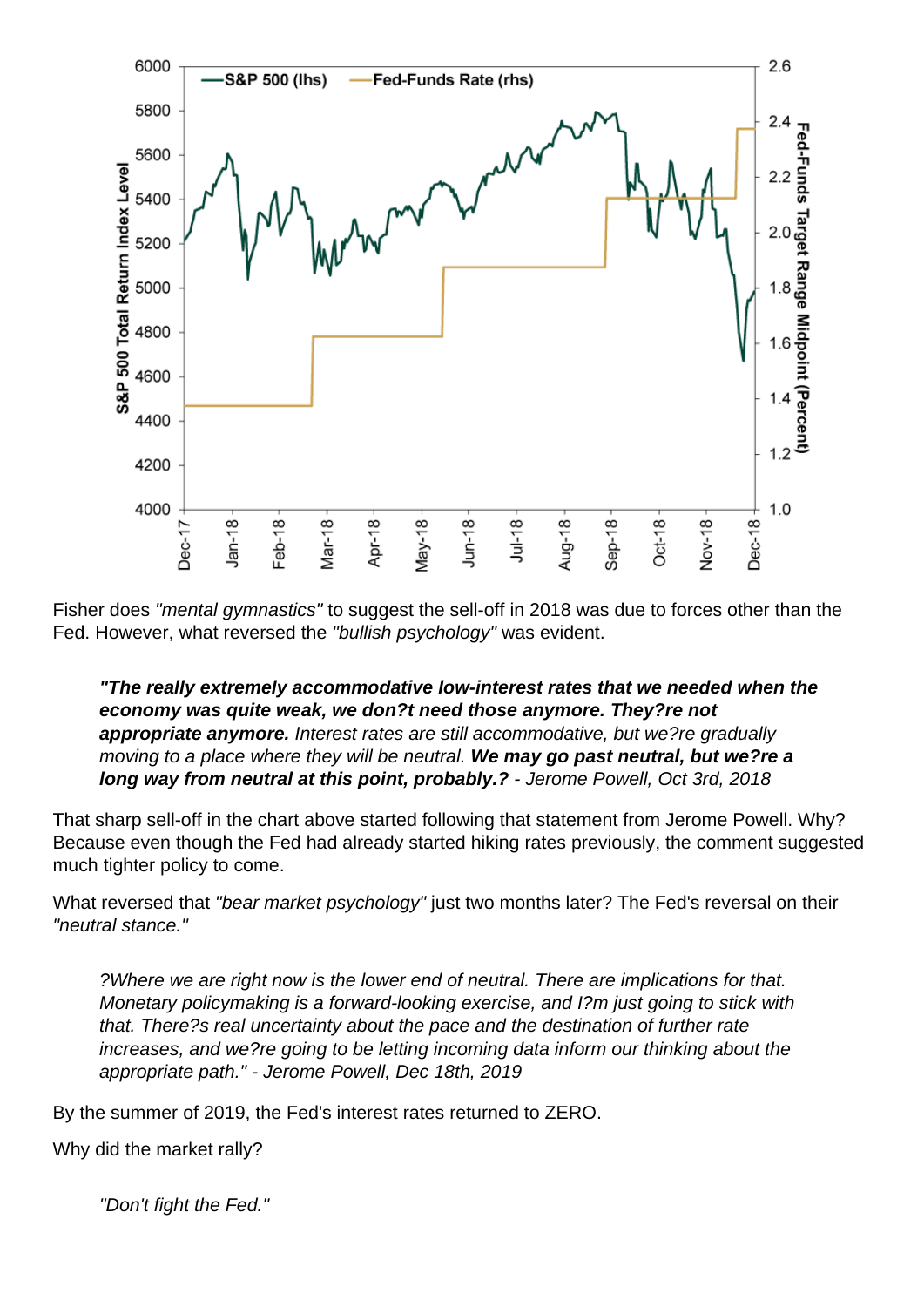## Never Fight The Fed

"Rate hikes aren?t inherently bearish, in our view. Like every monetary policy decision, whether they are a net benefit or detriment depends on market and economic conditions at the time, including how they affect the risk of a deep, prolonged, global yield curve inversion. 2018?s rate hikes flattened the yield curve, but they didn?t invert it." - Fisher Investments

They are. It is just a function of timing between the first rate hike and when something eventually breaks the "bullish psychology." As [we discussed previously](https://realinvestmentadvice.com/rising-interest-rates-matter-to-the-stock-market/) :

"In the short term, the economy and the markets (due to the current momentum) can DEFY the laws of financial gravity as interest rates rise. However, as interest rates increase, they act as a ?brake? on economic activity. Such is because higher rates NEGATIVELY impact a highly levered economy:"

Fisher is correct that rates may not impact the financial markets in the short term. However, most of the gains got forfeited in every instance as interest rates slowed economic growth, reduced earnings, or created some crisis.

Most importantly, a much higher degree of reversion occurs when the Fed tightens monetary policy during elevated valuations. For example, beginning in 1960, with valuations over 20x earnings, the Fed started a long-term rate-hiking campaign that resulted in three bear markets, two recessions, and a debt crisis. The following three times when the Fed hiked rates with valuations above 20x, outcomes ranged from bear markets to some credit crisis needing bailouts.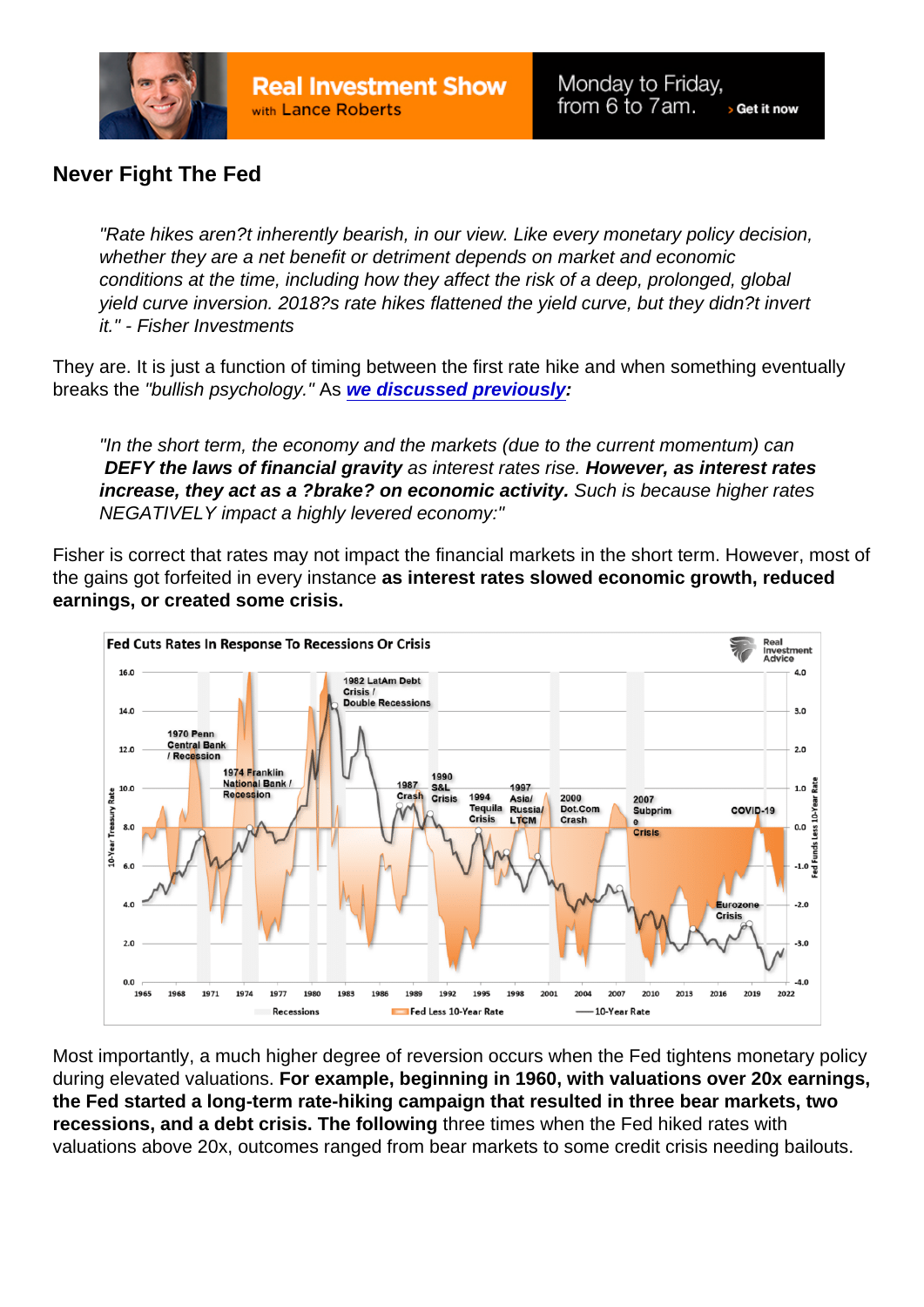Yes, rate hikes matter, and they matter more when there are elevated valuations.

## "I Fought The Fed, And The Fed Won "

The primary bullish argument for owning stocks over the last decade is that low-interest rates support high valuations.

The assumption is the present value of future cash flows from equities rises, and subsequently, so should their valuation. Assuming all else is equal, a falling discount rate does suggest a higher valuation. However, as Cliff Asness noted previously, that argument has little validity.

?Instead of regarding stocks as a fixed-rate bond with known nominal coupons, one must think of stocks as a floating-rate bond whose coupons will float with nominal earnings growth. In this analogy, the stock market?s P/E is like the price of a floatingrate bond. In most cases, despite moves in interest rates, the price of a floatingrate bond changes little, and likewise the rational P/E for the stock market moves little.? ? Cliff Asness

The problem for the bulls is simple:

?You can?t have it both ways.?

Either low-interest rates are bullish, or high rates are bullish. Unfortunately, they can't be both.

As noted, rising interest rates correlate to rising equity prices due to market participants' "risk-on" psychology. However, that correlation cuts both ways. When rising rates reduce earnings, economic growth, and investor sentiment, the "risk-off" trade (bonds) is where money flows.